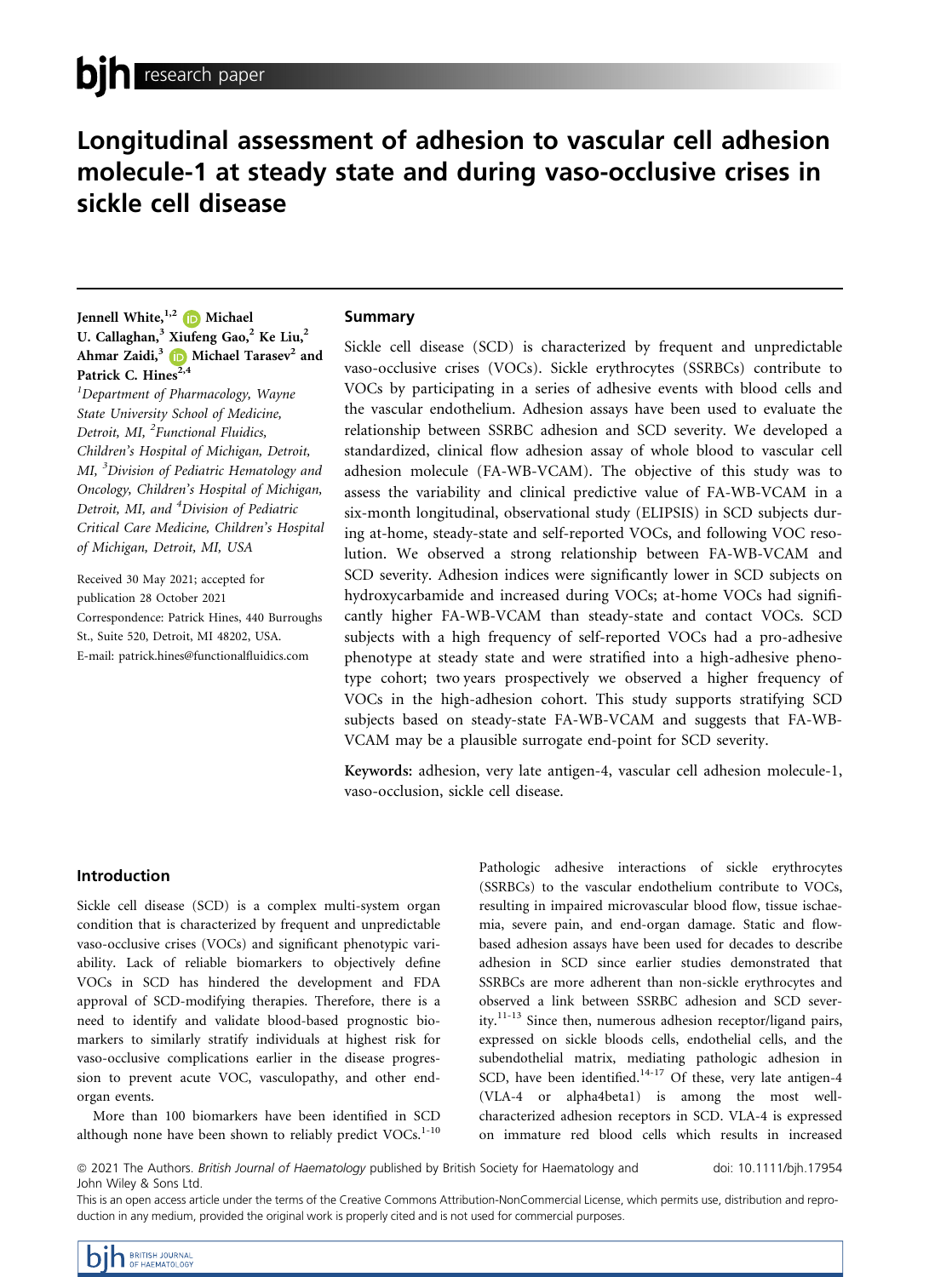adhesiveness to the vascular endothelium, in large part, via vascular cell adhesion molecule-1 (VCAM-1).<sup>16,18</sup> Adhesion to the endothelium is reversed by antibodies that block VCAM-1.<sup>19</sup> Clinically, VLA-4 is highly expressed on reticulocytes (immature SSRBCs) from SCD patients with frequent VOCs and decreased in hydroxycarbamide (HU) treated patients.20,21 Despite these findings, a standardized platform to assess adhesion in SCD is not available for clinical application.

We developed a clinical bioassay to measure flow adhesion of whole blood to immobilized VCAM-1 (FA-WB- $VCAM)^{22,23}$  and designed a longitudinal observational study  $(ELIPSIS)^{10}$  to assess adhesion in control  $(AA/sibling$ matched trait-AS) and SCD (SS and Sbeta0) blood samples every three weeks at steady state and SCD blood samples within 24 h of a patient-reported pain crisis. Control samples and SCD samples were collected for three and six months, respectively. Adherent cells were quantified to generate an adhesion index (cells/mm<sup>2</sup>). A daily electronic, patient-reported outcomes tool (ePRO) was utilized by SCD subjects to self-report steady-state and VOC pain status. The ELIPSIS SCD cohort was followed an additional two years after the original six-month longitudinal observation period to assess the frequency of vaso-occlusive end-organ events (VOEEs) in cohorts defined by FA-WB-VCAM (adhesive phenotype).

We documented the feasibility of monitoring out-ofhospital pain and patient-reported VOC days as end-points for clinical trials in SCD and the utilization of mobile phlebotomy to obtain blood samples to measure laboratory biomarkers to improve the identification and assessment of inhospital and out-of-hospital VOCs in a recent publication.<sup>10</sup> The objectives of this study were to report the longitudinal range of adhesion indices in control (AS/AA) and SCD (SS/ Sbeta0) subjects at patient-reported steady-state, in-home study visits and during VOCs; VOCs were assessed in a home (home-VOC) or healthcare (contact-VOC) setting. We demonstrate the difference in FA-WB-VCAM levels between genotypes and self-reported baseline and VOCs, as well as the relationship between baseline FA-WB-VCAM and SCD severity.

## Methods

## Study participants

We designed a six-month longitudinal study to assess FA-WB-VCAM in sickle cell trait (HbAS;  $n = 10$ ), non-SCD healthy participants (HbAA;  $n = 4$ ), and SCD ( $n = 33$ ) subjects at steady-state home visits and self-reported SCD pain crisis. Steady-state samples were obtained every three weeks for six months in SCD subjects and for three months in control study subjects. VOC samples were collected within 24 h from report. This protocol was approved by the Wayne State University Human Investigation Committee Institutional Review Board and written informed consent was obtained from study participants, previously defined in detail.<sup>10</sup> Participants who were being treated with HU must have been on a stable dose for at least eight weeks prior to visit 1.

## SCD severity index (SCDSI)

A SCD severity index (SCDSI) is a representation of historical disease severity established by quantifying the total cumulative number of objectively documentable VOEEs, including acute chest syndrome/pneumonia, stroke, priapism, splenic sequestration, hepatic sequestration, and cholelithiasis, indexed over years of life (SCDSI = number of VOEEs/age in years). VOEEs were extracted from the patient's medical records during the initial screening visit. Each individual VOEE was given equal weight in the scoring system. Additionally, VOEEs were extracted from the electronic medical record during a two-year period after completion of the initial six-month longitudinal study, including SCD-related ER visits and/or hospital admissions and transfusions.

## Clinical flow adhesion assay of whole blood to immobilized vascular cell adhesion molecule (FA-WB-VCAM)

Flow adhesion assays were performed using pulsatile, shear flow  $(1.67 \text{ Hz}, 1.0 \text{ dyne/cm}^2)$  with a commercial well-plate micro-fluidic flow adhesion system, BioFlux 1000Z (Fluxion, San Francisco, CA USA) by modification of published methods.<sup>22,23</sup> Microfluidic channels were coated with 0.02 mg/ml VCAM-1. Flow conditions mimic blood flow in the post-capillary venules where vaso-occlusive adhesive events are likely to occur. Images were acquired with a highresolution CCD camera and analyzed with Montage imaging software (Molecular Devices, Downington, PA, USA). An adhesion index (cells/mm<sup>2</sup>) was established for each sample by quantifying adherent cells within a standard viewing area. Steady-state composite adhesion indices were calculated by averaging FA-WB-VCAM adhesion indices from steady-state blood samples measured over six months.

## Statistical analysis

FA-WB-VCAM adhesion indices were summarized using descriptive statistics. Box-and-whiskers plots were utilized to depict the range of FA-WB-VCAM adhesion indices. Interquartile range (IQR) was used to measure the variability of longitudinal samples. Geometric means were reported to account for the effect of data outliers. Mixed-model analyses, accounting for repeated measurements, were utilized to compare the geometric means of adhesion indices among varied genotypes and disease states. Linear mixed-model regression analyses determined relationships between FA-WB-VCAM adhesion indices and haematologic lab values and VOEEs. Data were analyzed using R software (R Foundation for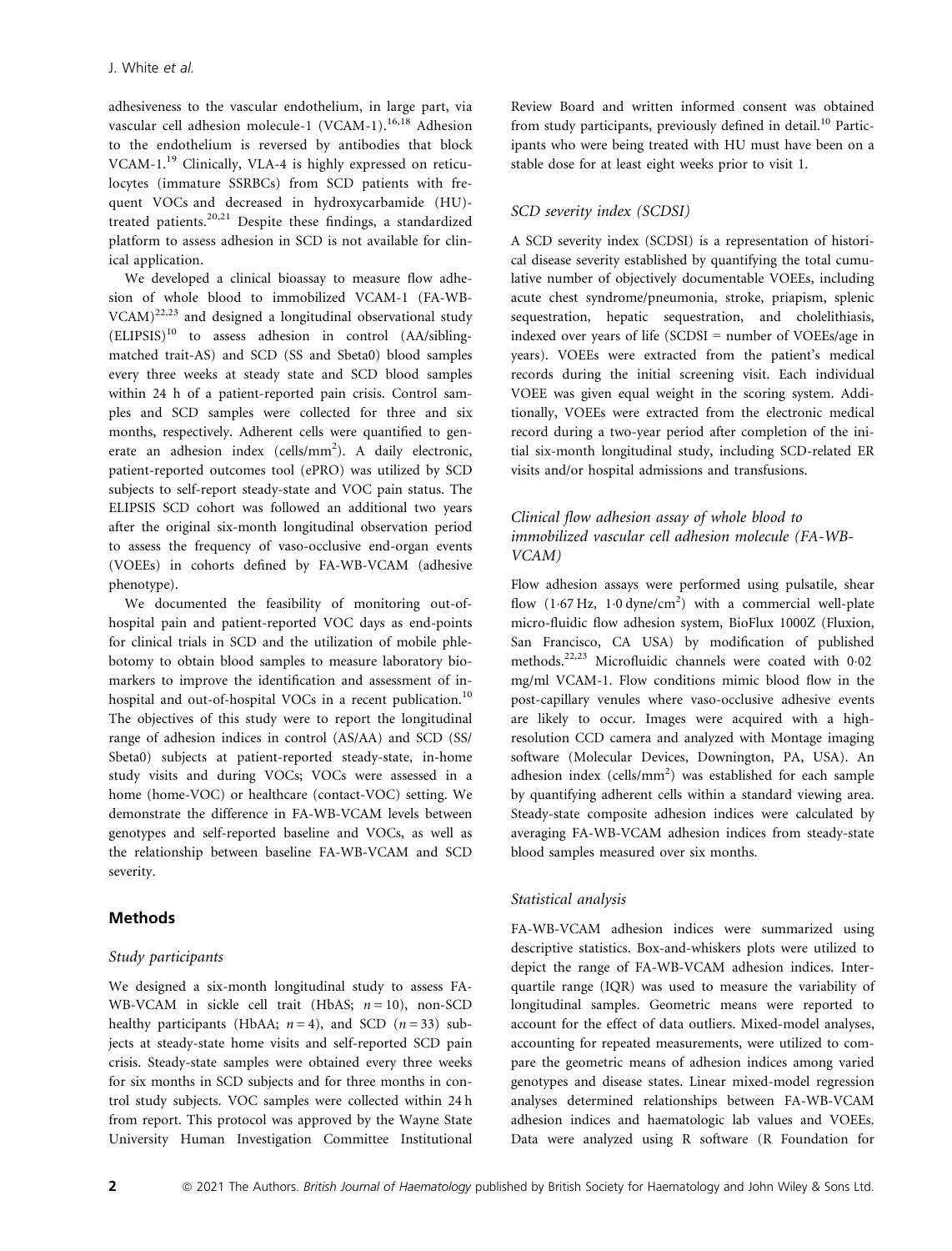Statistical Computing, Vienna, Austria; version 40). A P value  $\leq 0.05$  was considered statistically significant.

## Results

## Steady-state adhesion indices in normal (AA), trait (AS), and SCD (SS, Sbeta0) subjects

The longitudinal range of steady-state FA-WB-VCAM for normal (AA,  $n = 20$ , mean = 65 cells/mm<sup>2</sup>, range = 20–294 cells/mm<sup>2</sup>), trait (AS,  $n = 49$ , mean = 57 cells/mm<sup>2</sup>, range = 9–382 cells/mm<sup>2</sup>), Sbeta0 (*n* = 47, mean = 372 cells/mm<sup>2</sup>, range = 75–1 192 cells/mm<sup>2</sup>), and SS  $(n = 231, \text{ mean} = 260$ cells/mm<sup>2</sup>, range = 19–1 654 cells/mm<sup>2</sup>) blood samples was established. Like previous reports, $11-13$  SCD samples were found to be significantly more adherent than non-SCD samples (AA vs SCD,  $P < 0.001$  and AS vs SCD,  $P < 0.001$ ; Fig 1A). There was no significant difference between control (AA vs AS;  $P = 0.72$ ) and SCD (Sb0 vs SS;  $P = 0.21$ ) groups. Steady-state adhesion indices varied in individual study subjects (Fig 1B); however, adhesion levels did not exceed 400 cells/ $mm<sup>2</sup>$  in control subjects (Fig 1C).

We assessed the relationship between steady-state FA-WB-VCAM  $(n = 278)$  and haematologic lab values in SCD blood samples (Table I). Unfortunately, parallel haematologic lab values were not available for each sample; discrepancies in missing values were reported below (e.g.  $n = 271$ ). Uric acid  $(n = 267, r = 0.27, P = 0.0004)$ , haematocrit (Hct;  $n = 271, r$  $= -0.30$ ,  $P = 0.0003$ ), white blood cell count (WBC ct;  $n =$ 271,  $r = 0.14$ ,  $P = 0.02$ ), and lactose dehydrogenase (LDH; *n*  $= 265$ ,  $r = 0.15$ ,  $P = 0.046$ ) were weakly (2%–9% explanatory significance) associated  $(n = 220, r = -0.3913, P = 0.0002)$ with steady-state adhesion indices; however, fetal haemoglobin (HbF;  $n = 218$ ,  $r = -0.39$ ,  $P = 0.0002$ ), and percent reticulocyte levels (Retic %;  $n = 265$ ,  $r = 0.45$ ,  $P < 0.001$ ) showed a moderately strong correlation (15% and 20% explanatory significance, respectively). C-reactive protein (CRP;  $n = 264$ ,  $r = 0.10$ ,  $P = 0.05$ ), haemoglobin S (HbS;  $n = 39$ ,  $r = 0.21$ ,  $P =$ 0.22), and platelet counts  $(n = 270, r = -0.02, P = 0.79)$  did not correlate with steady-state adhesion in this study. A multivariant mixed-effects regression model revealed that SCD subjects with a lower haematocrit (Hct) and higher reticulocyte percent (retic %) had significantly more adherent cells at steady state  $(r = 0.49; P = 0.009)$ .



Fig 1. Steady-state adhesion indices in normal (AA), trait (AS), and sickle cell disease (SCD: SS, Sb0) patients. Serial blood samples were collected from AA, AS, and SCD patients at steady state. (A) SCD subjects adhered significantly higher than control subjects. (B) Steady-state adhesion varied in individual study subjects. (C) Flow adhesion assay of whole blood to vascular cell adhesion molecule (FA-WB-VCAM) adhesion indices in control subjects did not exceed 400 cells/mm<sup>2</sup>. [Colour figure can be viewed at [wileyonlinelibrary.com](www.wileyonlinelibrary.com)]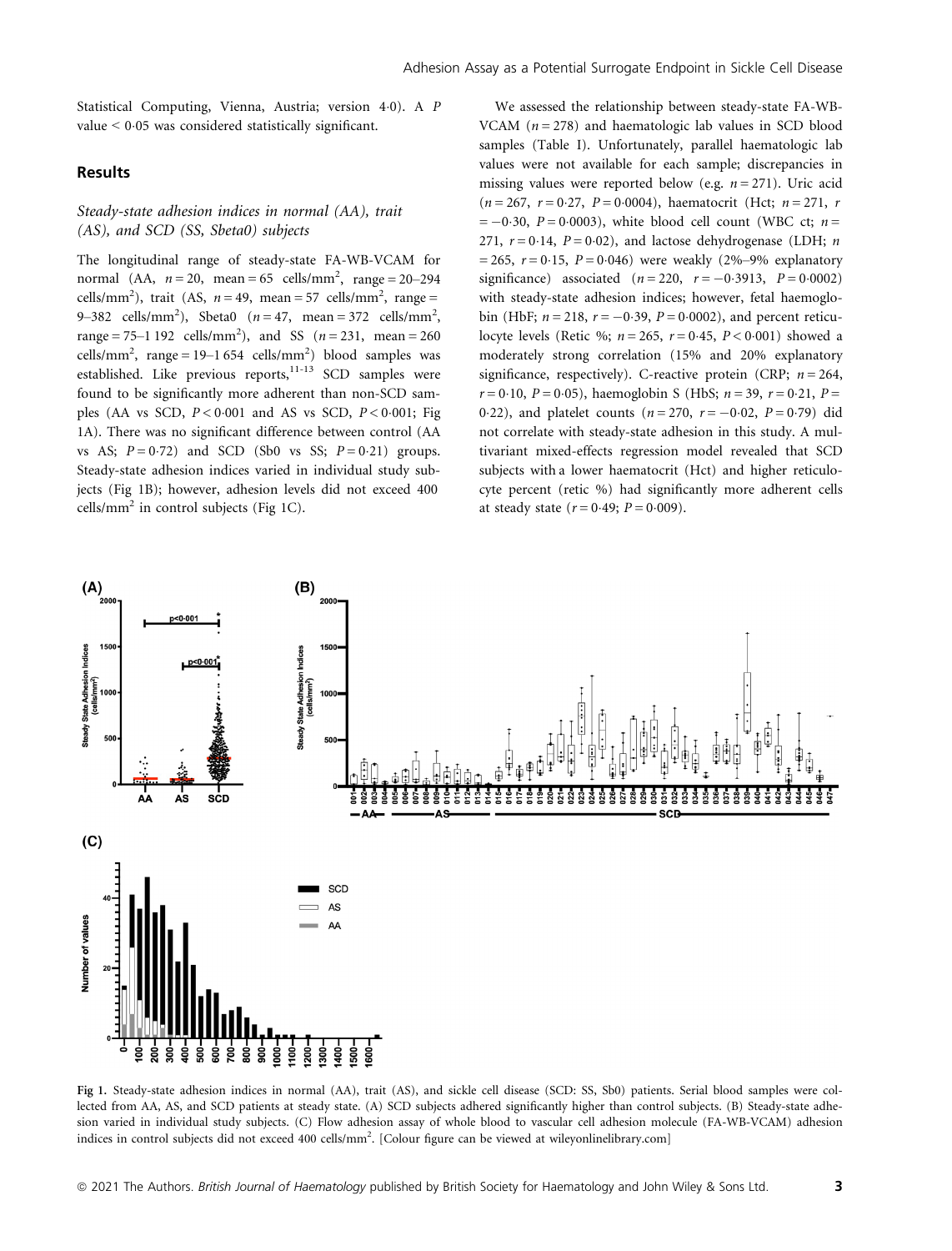|                                            | п   | $R^2$  |           | P value        |
|--------------------------------------------|-----|--------|-----------|----------------|
| C-reactive protein (CRP, mg/ml)            | 264 | 0.0102 | 0.1010    | 0.0536         |
| Hematocrit (Hct, %)                        | 271 | 0.0908 | $-0.3012$ | $0.0003*$      |
| Hemoglobin F (HbF, %)                      | 218 | 0.1531 | $-0.3913$ | $0.0002*$      |
| Hemoglobin S (HbS, %)                      | 39  | 0.0449 | 0.2119    | 0.2153         |
| Lactose dehydrogenase (LDH, units/l)       | 265 | 0.0237 | 0.1540    | 0.0460         |
| Platelet count $(K/mm^3)$                  | 270 | 0.0003 | $-0.0164$ | 0.7887         |
| Reticulocytes (%)                          | 265 | 0.2027 | 0.4502    | $\leq 0.0001*$ |
| Uric acid (mg/dl)                          | 267 | 0.0729 | 0.2700    | $0.0004*$      |
| White blood cell (WBC, K/mm <sup>3</sup> ) | 271 | 0.0193 | 0.1389    | $0.0217*$      |

Table I. Correlation between steady-state flow adhesion assay of whole blood to vascular cell adhesion molecule (FA-WB-VCAM) adhesion indices and haematologic lab values in sickle cell disease (SCD) blood samples.

\*Statistically significant values ( $P < 0.05$ ).

#### Composite steady-state FA-WB-VCAM in SCD subjects

Composite FA-WB-VCAM was calculated to represent steady-state adhesion by averaging the total number of steady-state FA-WB-VCAM adhesion indices obtained over the six-month period. Composite steady-state FA-WB-VCAM varied from patient to patient and was correlated with our SCDSI  $(r = 0.58, P = 0.005; Fig 2A)$ , accounting for approximately 33% of the SCDSI variability. SCD subjects were stratified into two groups, defined as high and low adhesion phenotypes, based on their steady-state composite FA-WB-VCAM measuring above and below the 75th percentile (427 cells/mm<sup>2</sup>, Fig 2B) respectively. We also calculated the interquartile range (IQR), a reliable measure of variability, for steady-state FA-WB-VCAM in each SCD subject over the six-month period. The high-adhesive phenotype demonstrated higher variability in steady-state FA-WB-VCAM over the six-month period when compared to SCD subjects with a less adhesive phenotype (high-adhesion phenotype:  $IQR = 344 \pm 77.6$  vs low adhesion phenotype: IQR =  $175 \pm 137.5$   $P = 0.009$ ; Fig 2C). The high-adhesion cohort also experienced a significantly greater number of VOEEs, ER visits, and hospitalizations during a two-year follow-up period (Fig 2D).

## Adhesion indices and SCD clinical state

Steady-state FA-WB-VCAM was significantly lower in SCD subjects receiving HU compared to non-HU SCD subjects  $(\text{mean}_{HU} = 230 \text{ vs } \text{mean}_{non-HU} = 337 \text{ cells/mm}^2, P = 0.047;$ Table II). Also, FA-WB-VCAM from blood samples collected from SCD subjects at steady state (non-VOC;  $n = 278$ , mean  $= 276$  cells/mm<sup>2</sup>, range  $= 19 - 1654$  cells/mm<sup>2</sup>) were lower than in blood samples collected during VOC ( $n = 55$ , mean  $= 340$  cells/mm<sup>2</sup>, range  $= 61 - 957$  cells/mm<sup>2</sup>,  $P = 0.055$ ) although statistical significance was not reached. However, FA-WB-VCAM in SCD subjects with at-home self-reported VOCs  $(n=29, \text{ mean} = 412 \text{ cells/mm}^2, \text{ range} = 74-957 \text{ cells}$ mm<sup>2</sup>), as opposed to those managed in a healthcare-setting (Contact-VOC;  $n = 26$ , mean = 276 cells/mm<sup>2</sup>, range = 61–629

cells/mm<sup>2</sup>), exhibited significantly higher FA-WB-VCAM adhesion indices than steady-state  $(P = 0.016)$  and Contact-VOC samples  $(P = 0.032$ ; Table II).

## **Discussion**

Vasculopathy has been implicated in stroke, priapism, pulmonary hypertension, and leg ulceration and suggested in other chronic organ dysfunctions in SCD.<sup>24</sup> Adhesive interactions of SSRBCs with the vascular endothelium have long been recognized as important mechanisms of pathologic vasulopathy in SCD. These "pro-adhesive" VOCs have been associated with frequent and unpredictable vaso-occlusive pain and other downstream microcirculatory pathologies. Heterogeneous research-based flow adhesion assays have been traditionally used to measure the adhesiveness of isolated SSRBCs to immobilized adhesive substrates and endothelial monolayers. Despite the established importance of SS RBC adhesive properties in SCD pathology and SCD therapies, there is not a universal accepted standard for the clinical assessment of adhesion in SCD. In this study, we utilized a previously validated standardized, adhesion bioassay (FA- $WB-VCAM)^{22,23}$  to define the pro-adhesive phenotype that distinguishes whole blood samples based on genotype, steady-state vs self-reported VOC status, HU treatment status, and SCD severity (SCDSI and VOEEs).

A longitudinal steady-state range is critical in order to establish a standard for an adhesion biomarker that can be used in the clinical management of SCD. We establish the longitudinal steady-state ranges and composite averages for FA-WB-VCAM in control (22-168 cells/mm<sup>2</sup>) and SCD (84-917 cells/mm<sup>2</sup>) subjects. This allows FA-WB-VCAM data collected in a clinic setting or in the context of a clinical trial to be contextualized against a similar population. We also report that SCD subjects on stable HU therapy have lower adhesion indices than SCD subjects not on HU. The difference in FA-WB-VCAM in subjects at steady state and during VOC did not achieve significance; however, a subanalysis comparing the difference in FA-WB-VCAM during home vs contact (ER or hospital) VOCs showed home VOCs were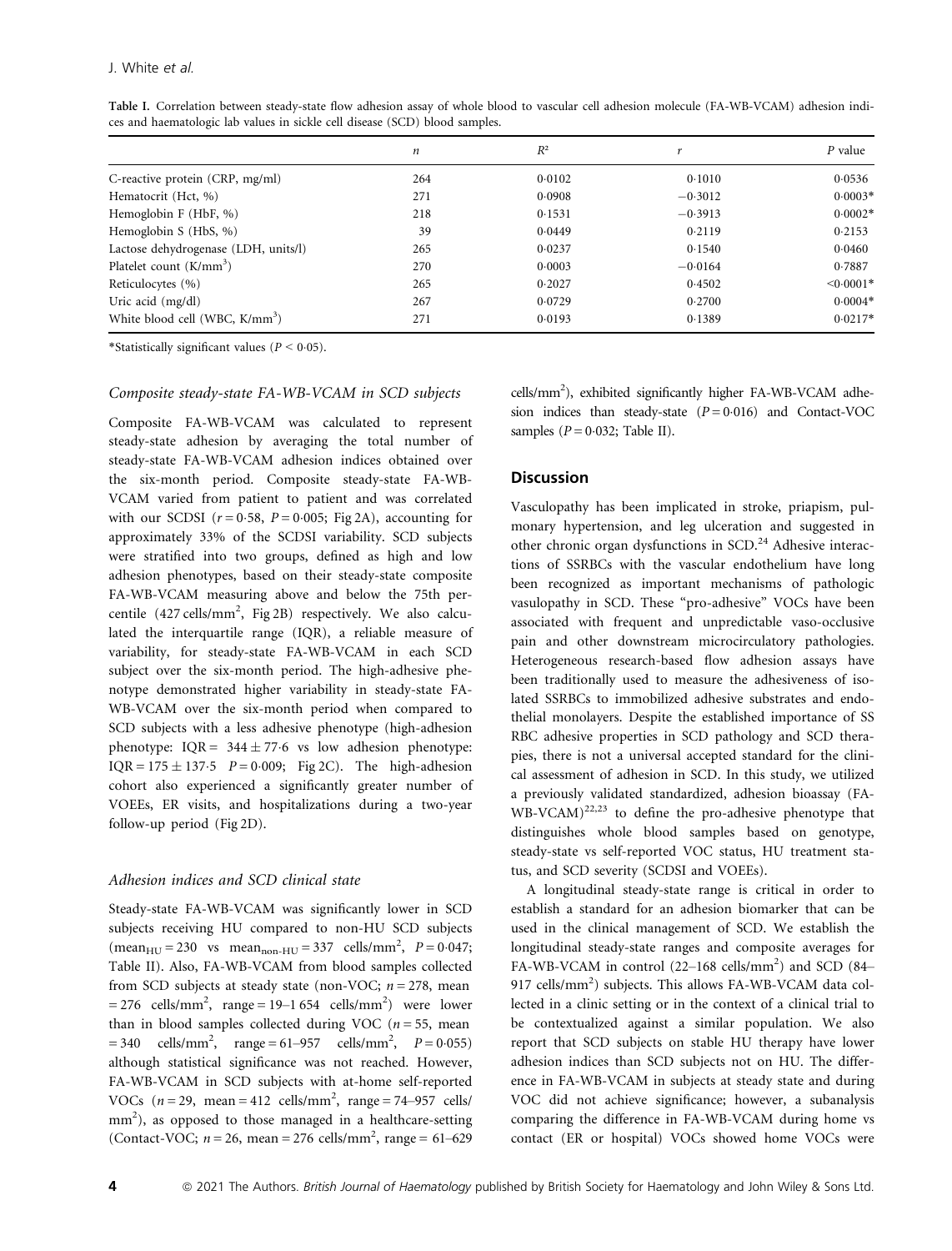

Fig 2. Composite steady-state adhesion indices identify sickle cell disease (SCD) subjects with severe disease phenotypes. Adhesion was measured from serial blood samples collected from SCD subjects at steady state. A composite adhesion index was established for each patient by calculating the mean of steady-state adhesion indices measured over six months. (A) Composite steady-state adhesion indices significantly correlate with sickle cell disease severity. (B) Composite steady-state adhesion indices measuring above the 75th percentile were used to stratify SCD subjects as having a high or low adhesion phenotype. (C) Steady-state adhesion indices varied in individual SCD subjects; thus, the interquartile range (IQR) was used to measure the variability of longitudinal samples. SCD subjects with a high adhesion phenotype have more variable adhesion indices at steady state. (D) SCD subjects identified as having a high-adhesive phenotype developed more vaso-occlusive end-organ events (VOEEs) two years prospectively. [Colour figure can be viewed at [wileyonlinelibrary.com\]](www.wileyonlinelibrary.com)

significantly higher than both steady-state and contact VOCs. The likely explanation for the lower contact-VOC adhesion is that subjects generally receive therapeutic interventions such as RBC transfusions, fluid bolus, and non-steroidal antiinflammatory drugs (NSAIDS), which can reduce systemic inflammation. The limitation of the study is that the study was not designed to collect information on acute interventions or to ensure blood was consistently taken before interventions, so a future study will determine this definitively.

We stratified SCD subjects into high- ( $>75$ th %) or low- (< 75th %) adhesion phenotypes according to their composite steady-state FA-WB-VCAM (six-month longitudinal average of steady-state adhesion). There was a significant correlation between composite steady-state FA-WB-VCAM and historical SCDSI, demonstrating that FA-WB-VCAM reflects historical disease control in SCD. More importantly, subjects with a "high" adhesive phenoptype had significantly greater variability in steady-state adhesion indices over time (e.g. IQR) and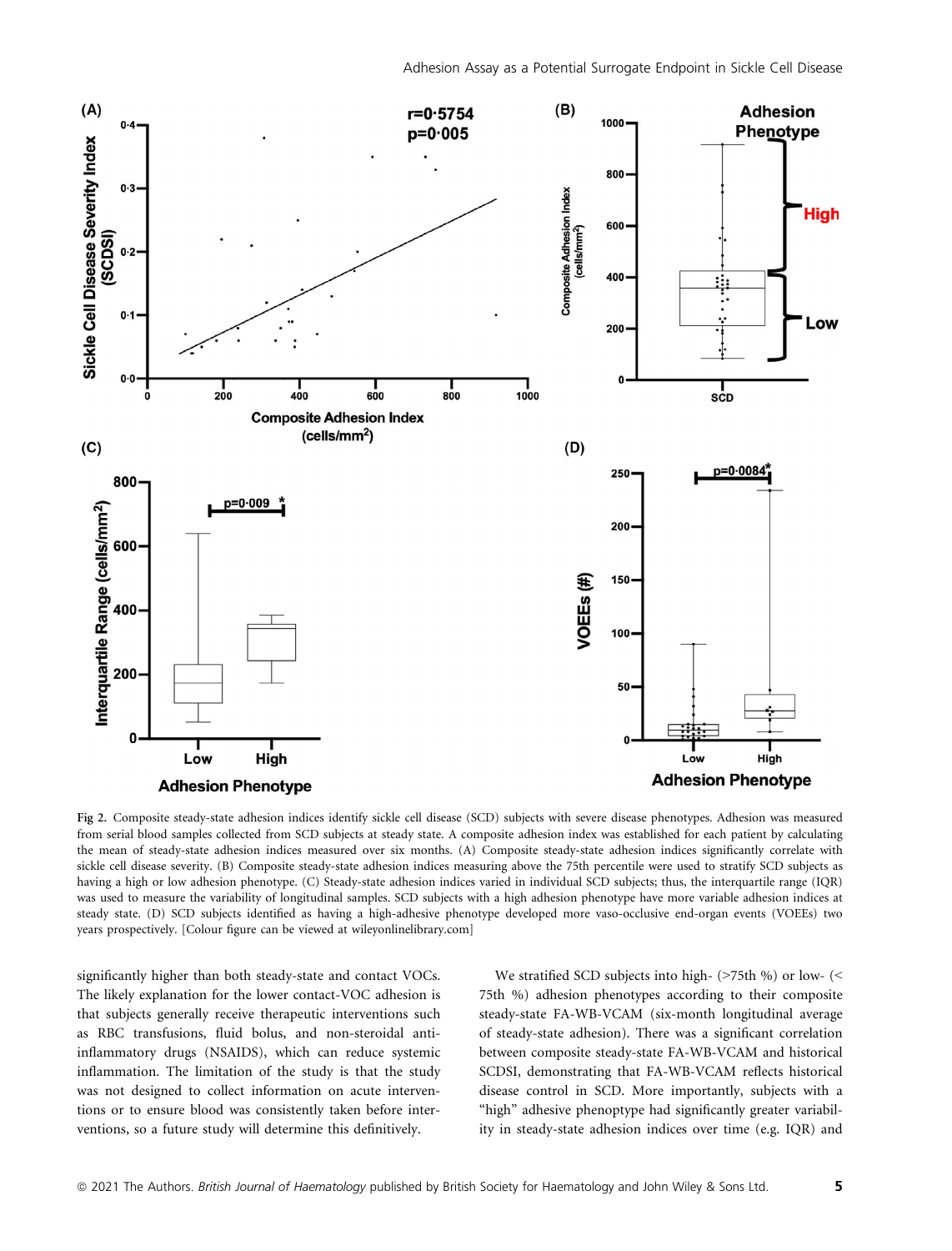Table II. Steady-state adhesion indices differentiate sickle cell disease (SCD) clinical states.

|                      | n   | Mean | $P$ value |
|----------------------|-----|------|-----------|
| On hydroxycarbamide  | 143 | 230  |           |
| Off hydroxycarbamide | 135 | 337  | $0.047*$  |
| Non-VOC              | 278 | 276  |           |
| VOC.                 | 55  | 340  | 0.055     |
| Home-VOC             | 29  | 412  |           |
| Contact-VOC          | 26  | 276  | $0.032*$  |
| Non-VOC              | 278 | 276  |           |
| Home-VOC             | 29  | 412  | $0.016*$  |

Hydroxycarbamide (HU)- vs non-HU-treated ( $P = 0.047$ ); steady state vs vaso-occlusive crisis (VOC;  $P = 0.055$ ); home self-reported VOCs vs contact-VOC  $(P = 0.032)$ ; home self-reported VOCs vs steady state  $(P = 0.016)$ .

\*Statistically significant values ( $P < 0.05$ ).

VOEEs two years following the original six-month longitudinal study. These data suggest that blood-based adhesion biomarkers obtained during steady state can stratify individuals with SCD into high and low risk categories based on their risk of future VOEEs. Ongoing studies will determine whether adhesive phenoptypes are stable over time by retesting composite steady-state FA-WB-VCAM in "low" and "high" cohorts.

High levels of very late antigen-4 (VLA-4) expression on reticulocytes, levels of soluble VCAM-1 and its expression on endothelium, have been associated with response to SCDmodifying therapy, vaso-occlusive adhesive events, and severe disease phenotypes.<sup>5,19,20,21,25,26,27</sup> Soluble VCAM-1 (sVCAM-1) and endothelial VCAM-1 adhesive interactions are elevated in SCD plasma and during VOC and decreased during HU therapy.5,25,26,27 SSRBC adhesion to TNF-alpha-treated endothelium and plasma TNF-alpha is also increased in SCD.<sup>27</sup> VLA-4 supports avid interactions between SSRBCs and endothelial VCAM-1.<sup>19,28,29,30</sup> SSRBC adhesion to the endothelium and SSRBC–WBC aggregates are reversed by anti-VCAM-1 antibodies in vivo.<sup>19,31</sup> Clinically, VLA-4 levels are higher in SCD subjects with frequent VOCs and decreased in SCD patients treated with HU.<sup>20,21</sup> We have reported the utility of a VCAM-1-induced endothelial substrate in prior adhesion studies;<sup>32</sup> however, cultured endothelial cells are not feasible for a standardized, scalable clinical assay. Assessment of adhesion to an immobilized VCAM-1 substrate with FA-WB-VCAM will directly assess this critical adhesive interaction in a much more physiologic context and is therefore expected to reflect current and historical SCD control and severity.

The adhesion bioassay utilized in this study provides clinicians an objective measure of adhesion in blood samples collected from SCD subjects. We show that a pro-adhesive phenotype is not only associated with having a high-level adhesion over time but that fluctuations of cell adhesion to VCAM-1 may allow for the initiation of adhesion-mediated vaso-occlusive events to occur. The results of this study suggest that SSRBC adhesion under physiologic flow in the context of whole blood, as assessed by FA-WB-VCAM, may be a surrogate for clinical disease severity. We recently demonstrated the ability of our flow-based adhesion biomarkers, including flow adhesion of whole blood to VCAM-1 (FA-WB-VCAM), flow adhesion of whole blood to P-selectin (FA-WB-Psel), flow adhesion of white blood cells to VCAM-1 (FA-WBC-VCAM) and flow adhesion of white blood cells to P-selectin (FA-WBC-Psel), to predict the risk of recurring VOCs in SCD subjects.<sup>33</sup> Additional studies in a larger prospective cohort are underway to definitively establish the predictive value of FA-WB-VCAM for impending VOCs, identifying SCD subjects with severe disease phenotypes, and to establish its role in therapeutic monitoring of SCDmodifying therapies.

## Acknowledgements

The authors acknowledge all SCD subjects and individuals who contributed to this study. We thank David Beidler and Debra D. Pittman for their role in the design and initiation of the study. We also thank Sanguine Biosciences, Clinical Ink, and CRF Health for their expertise and efforts to make this study possible.

## Funding information

This study was sponsored by Pfizer Inc.

## Author contributions

PCH contributed to study design, data analysis, and manuscript preparation. MUC contributed to study design and data analysis. AZ contributed to study design and data analysis. XG performed all flow adhesion assays and contributed analysis of biomarker data, and manuscript preparation. KL contributed to the flow adhesion data analysis. JW participated in flow experiments, analysis of biomarker data, clinical data collection, and manuscript preparation. MT contributed to the data analysis and manuscript preparation. All authors contributed to interpretation of the data, participated in the critical review and revision of the manuscript, and provided approval of the final manuscript. All authors have access to the data and assume responsibility for the completeness and accuracy of the data and data analyses.

## Conflicts of interest

PCH, KL, XG, JW and MT are employees and shareholders of Functional Fluidics. MC has received grants and personal fees from Bayer, Biomarin, Global Blood Therapeutics, Hema Biologics, Kedrion, Octapharma, Pfizer, Roche/Genentech, Sanofi/Bioverativ, Spark Therapeutics and Takeda.